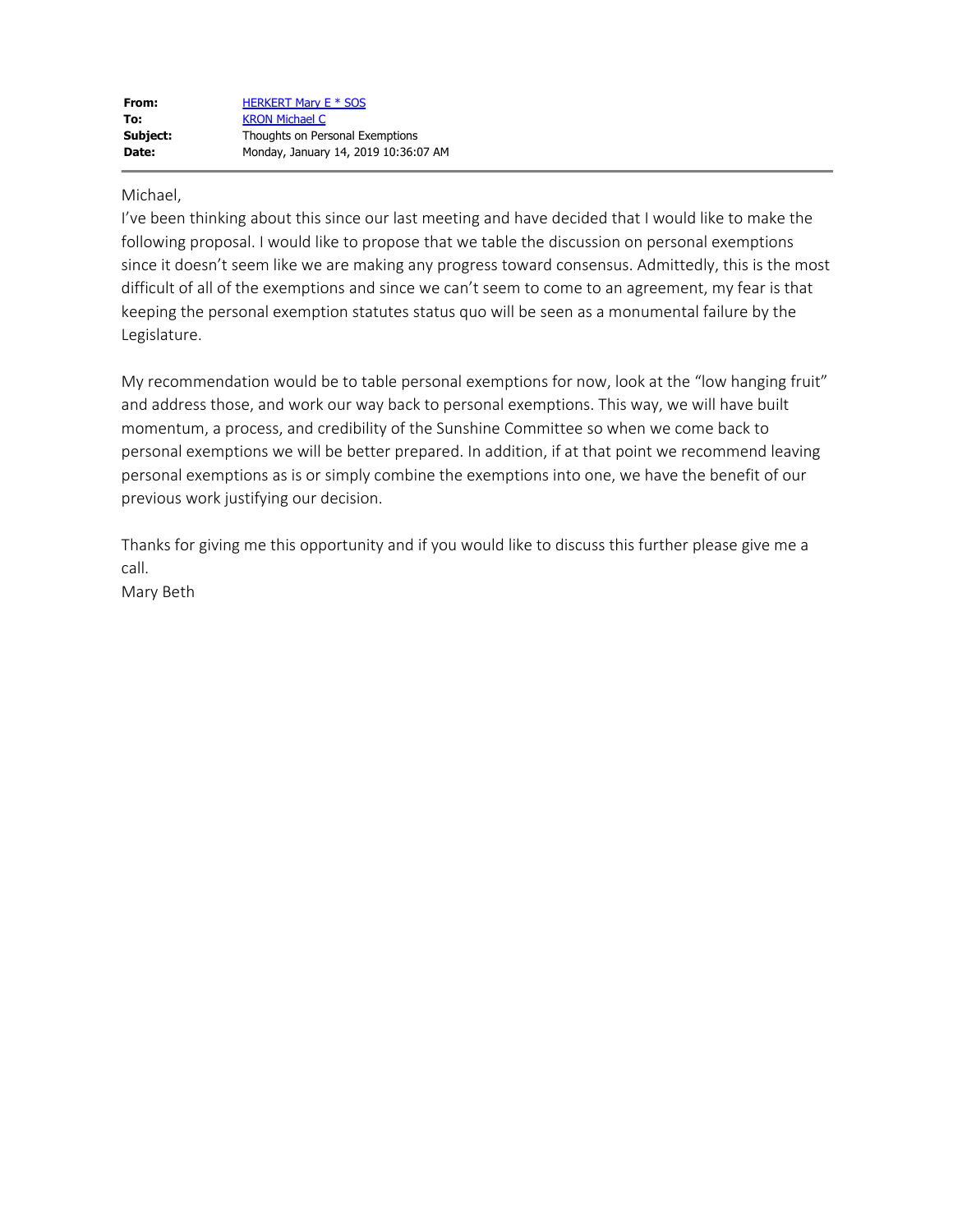## Michael:

Thanks for the opportunity to weigh in on the personal information questions before the Sunshine Committee. Sorry that this is coming in after deadline, but I hope it helps. Any effort the Sunshine Committee can make to streamline, consolidate and otherwise clarify the personal information standards under ORS 192 would certainly help. The balancing test that's now in place is, in my experience, applied unevenly across state and local government agencies. That said, it does allow a requestor to make an argument for disclosure.

This brief note is not the place to get into specifics, but I'll echo what I've offered before in terms of the big picture. Any proposal from the Sunshine Committee should make clear that the committee does not favor any changes that narrow the path for disclosure. In other words, I'm hoping the committee will propose changes that maintain the current standards for disclosure and even seek ways to increase disclosure in some areas. To do otherwise runs counter to our statutory mission, as described in ORS 192.511(3)(c) and (d): to identify ways in which current practices and law impede transparency, and to recommend changes that enhance transparency. I believe we should do both here. Best,

—Brent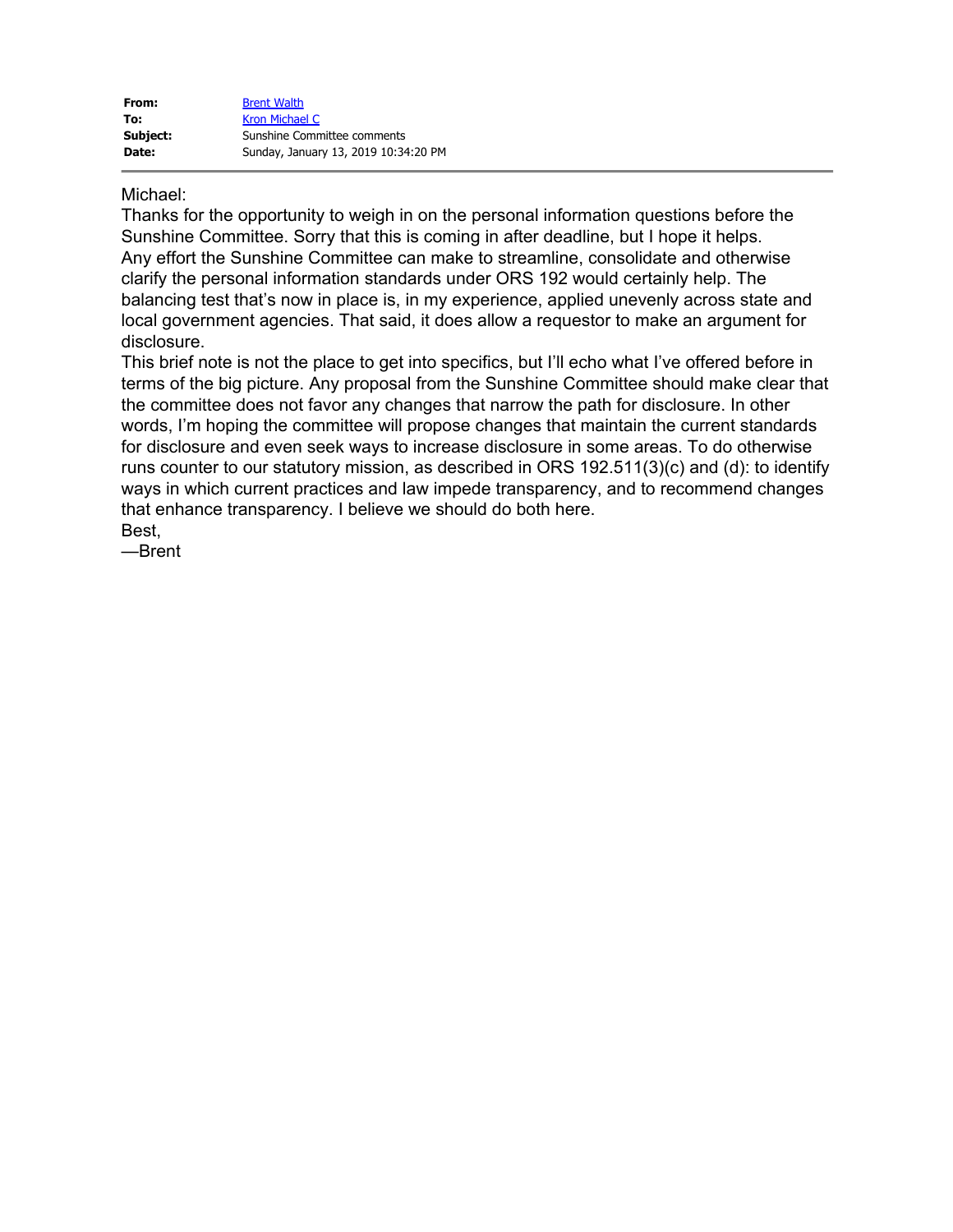## Michael:

I'm copying Ginger on this email because I want to commend her and her office for a really thorough and helpful review. It helped me organize my thoughts a little better on how to approach this beast.

First, we could consolidate a lot of the verbiage on PII exemptions by developing a clear definition of what is included in PII, and then listing in one rule all the various individuals for whom it can be kept private if it has no bearing on the business of the public entity. In my opinion, that would and should include current, past, and retired public employees; volunteers for public agencies; and members of the public who use government services or file complaints with government agencies. I posit that one of our driving policy considerations should be whether it's government's role to be the easiest way to obtain personal, nonbusiness-related information about people associated with that government.

Since, as the report points out, the public agency generally has discretion to decide any balancing tests, I like some other jurisdictions' approach of being able to limit the scope of the disclosure to a single person for a stated purpose, and imposing strong penalties for doing otherwise. This may help address concerns expressed by members of the media that blanket exemptions from disclosure should not apply to them (though in my opinion "making life easier for the media" should not necessarily be a major consideration for this Committee, particularly, as the report also points out, this information is generally easily found elsewhere with some effort).

Eileen G. Eakins Law Office of Eileen Eakins, LLC 7455 SW Bridgeport Road, Suite 205 Tigard, OR 97224 (503) 607-0517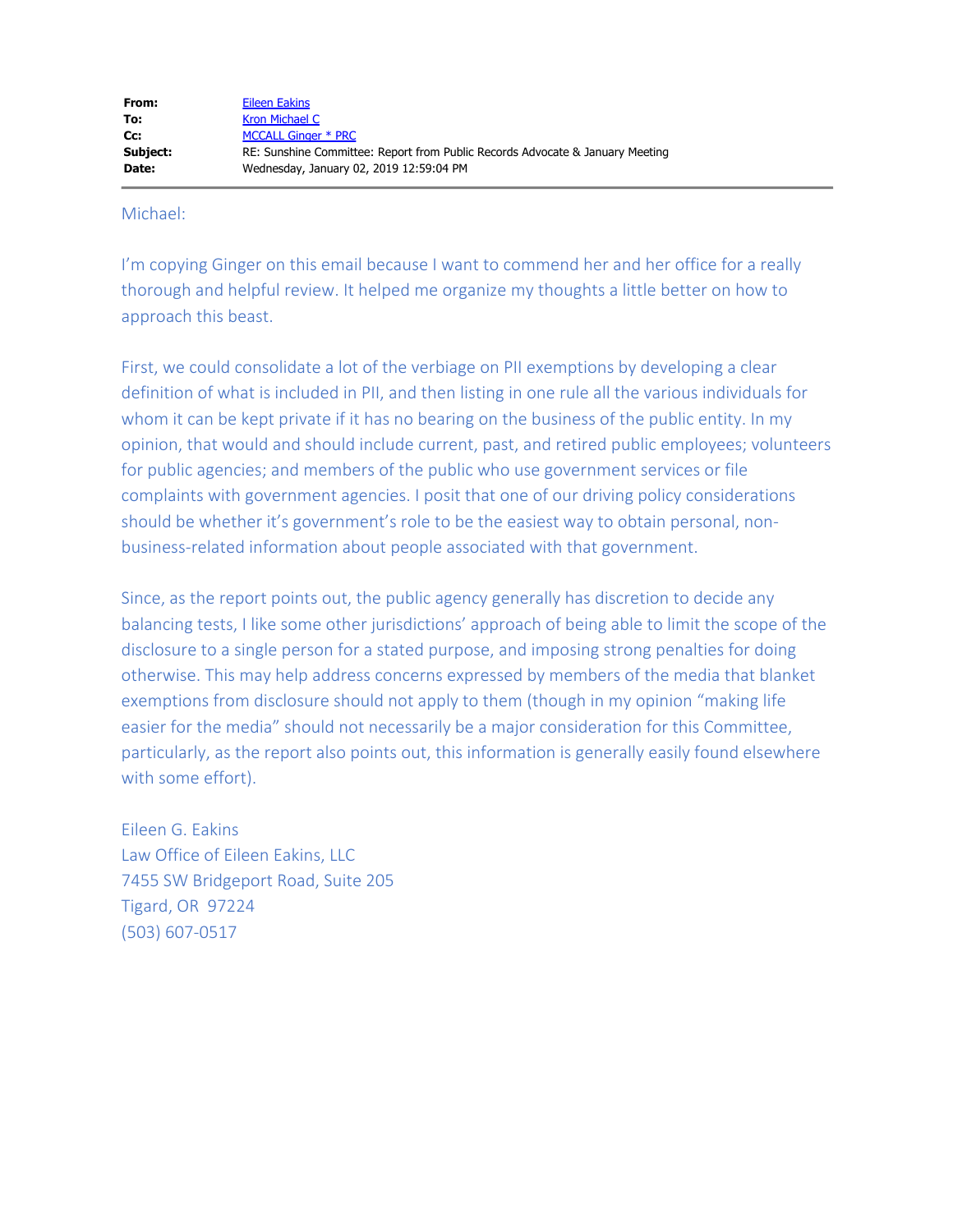**From:** Karin Johnson **To:** Kron Michael C **Subject:** RE: Upcoming Meeting - January 23, in Portland **Date:** Friday, January 11, 2019 2:33:46 PM **Attachments:** image001.png

Hi, Michael – I do not have anything to add. I found Ginger's report very informative, and agree with her conclusions.

## **Karin Johnson, MMC**

City Recorder

Office 503.837.1172 | Fax 503.606.3282 www.ci.independence.or.us

"The traveler sees what he sees. The tourist sees what he has come to see." – G.K. Chesterson

DISCLOSURE NOTICE: This email is official business of the City of Independence, and it is subject to Oregon Public Records Law.